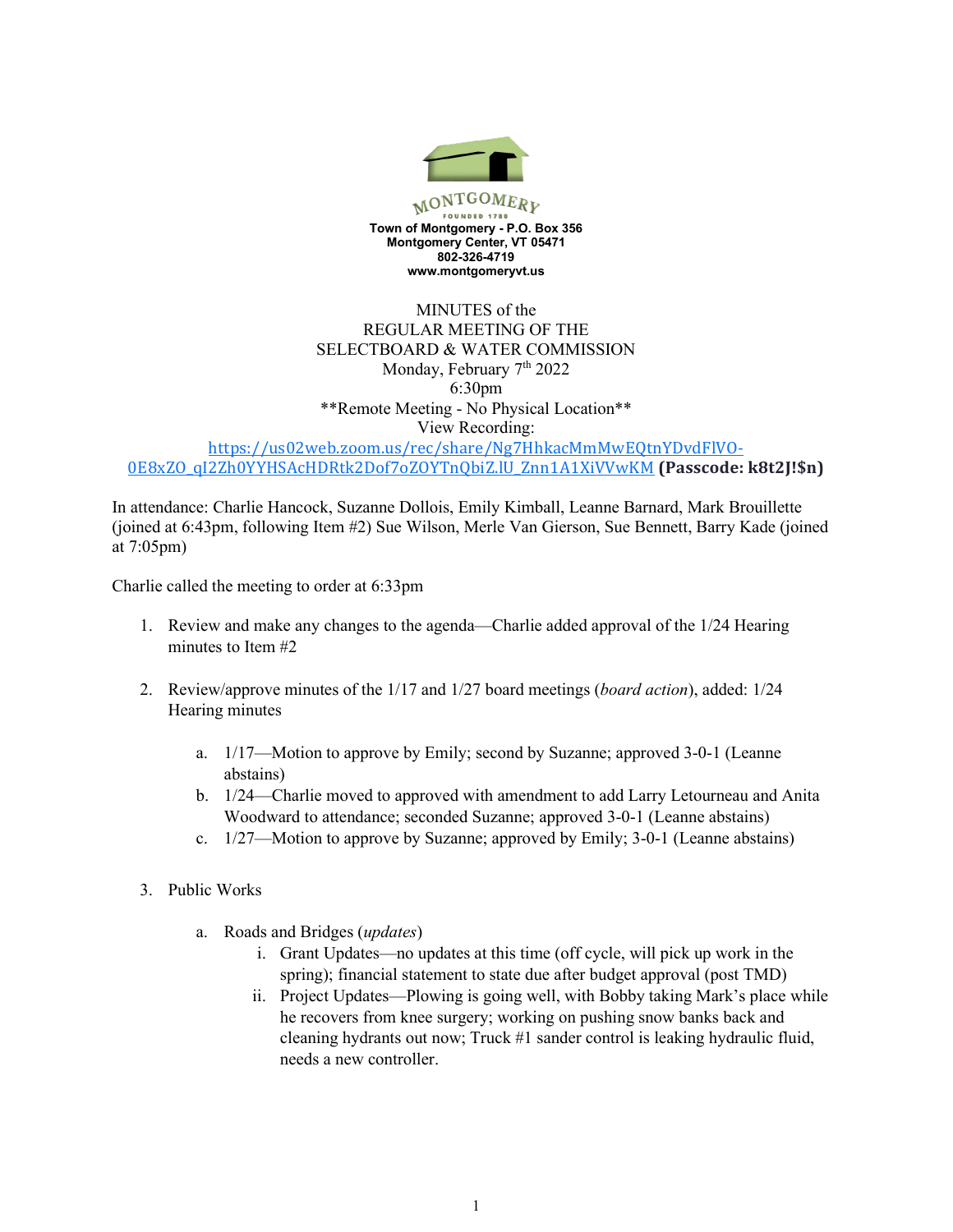- b. Buildings and Grounds
	- i. 98 Main Street (*update*)—no update that this time
	- ii. PSB/Town Office Renovation Committee (*update*)—committee is still researching design alternatives
- c. Water Commission
	- i. Updates (*update*)—float sensor at 242 tank stopped working, Mark has been running pumps manually; need to order a new probe. Scheduled spring inspections with Ray Racine.
	- ii. Regan Road Pump Station Project (*update*)—Charlie is working with landowner on required easement for VEC
- d. Longley Bridge TAP (*update*)—revised easement paperwork finished and went to landowners this week
- 4. Visitors
	- a. Sue Wilson—thanks to Road Crew for taking banners and wreaths down
	- b. Merle—discussion of streetscape update (below)
- 5. Old Business
	- a. Wastewater and Streetscape Projects (*update*)
		- i. Proposed Financing Framework w/ State ARPA Grant(s)—Charlie reviewed financing framework which get's affordability to over 94% state and federal grants, with balance to service proposed loan from proposed local option tax. Full write up will be included in Town Report. On Streetscape side, beginning work under TAP grant funding surface planning/engineering to determine refined design alternatives based on survey work. Will re-engage public input process this spring.
	- b. Municipal Website Updates (*discussion, potential board action*)
		- i. Emily, Liz, Genevieve reviewed website together with proposed changes/issues; Emily will email report to members; focus on accessibility and navigation, structure; information updates needed (board/committee composition); discussion on work flow and maintenance/update roles.
	- c. Town Meeting Day 2022 (*planning/planning discussion*)
		- i. Candidate cover discussion—board approved candidate and write up
		- ii. Ballot Issues—Charlie noted that the initial file posted to website did not include all information from spreadsheet. Corrected has been posted.